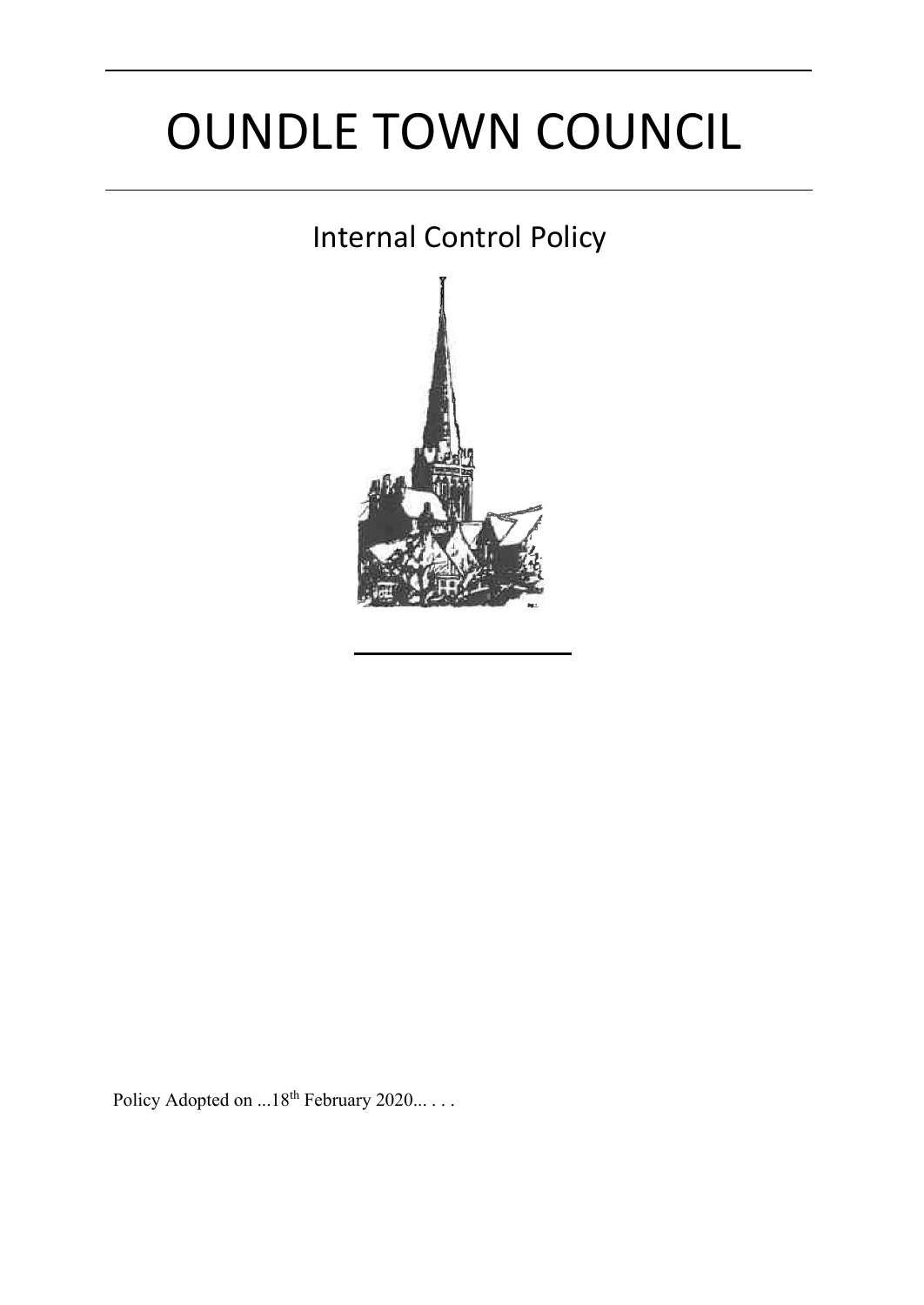#### 1. POLICY STATEMENT

Oundle Town Council are responsible for ensuring that its public business is conducted within the law and proper standards and that public money is used efficiently, economically and effectively.

In order to achieve this, the Council acknowledges that they are responsible for ensuring that there is a sound system of internal control which facilitates the effective exercise of the Council's functions and which includes arrangements for the management of risk.

2. PURPOSE OF INTERNAL CONTROL

The Council's system of internal control is designed to ensure that their activities are carried out properly and as intended. They are set up by the Town Clerk, however it falls upon the Council members to ensure that they have a degree of control and that the effectiveness of the system is reviewed at least annually.

Current advice regarding these controls is set out in The Practitioners' Guide Governance and Accountabilty.

#### 3. FINANCIAL ASSESSMENT

The Council will follow the model financial regulations as set out by the National Association of Local Councils and adopted by the Town Council. The main areas of internal control are:

- 3.1.Councillors will never sign blank cheques. Of the authorised signatories; compliance will be with any 3 signatories, with the Mayor and Clerk being two of the signatories whenever possible.
- 3.2.Online banking payments procedure to be carried out in line with Financial Regulation 6.
- 3.3.The Finance Officer will prepare a schedule of payments requiring authorisation and together with the relevant invoices it will be presented at the Full Council meeting. The approved schedule will be initialled by the Mayor and one other Councillor. The detailed list of all payments will be disclosed as an attachment to the minutes of the meeting at which payment was authorised.
- 3.4.The Council will not hold petty cash. Save as provided for in the Council's Financial Regulations.
- 3.5. The Clerk will review the risk assessment for handling cash from the Markets and The Hub on a regular basis. (Appendix 1)
- 3.6.The annual budget will be set annually ahead of an application for the precept. The budget will be kept under constant review at Full Council and the Finance and General Purpose Committee meetings.
- 3.7.The Clerk will be the Responsible Financial Officer and will, along with the Finance Officer, administer the accounts in a proper manner ensuring correct records and internal and external audits are completed.
- 3.8.Two councillors, who are not cheque signatories, will be elected at the Annual Meeting of the Town Council, as Verification Councillors and on a regular basis or at least every quarter will check the accounts and bank reconciliations with the Clerk and Finance Officer.
- 3.9.An independent Internal Auditor is appointed by NCALC and the Town Council will take note of any recommendations to ensure correct standards of accounting are maintained.
- 3.10.The External Auditors, currently PKF Littlejohn carry out the external audit for the Council.

Any comments from the External Auditor will be adhered to.

3.11.The Council has a responsibility for conducting an annual review of the effectiveness of the system on Internal Control which is formed by: (Appendix 2) The Full Council The Finance and General Purpose Committee

The Town Clerk and Finance Officer

- The Internal Auditor
- The External Auditor